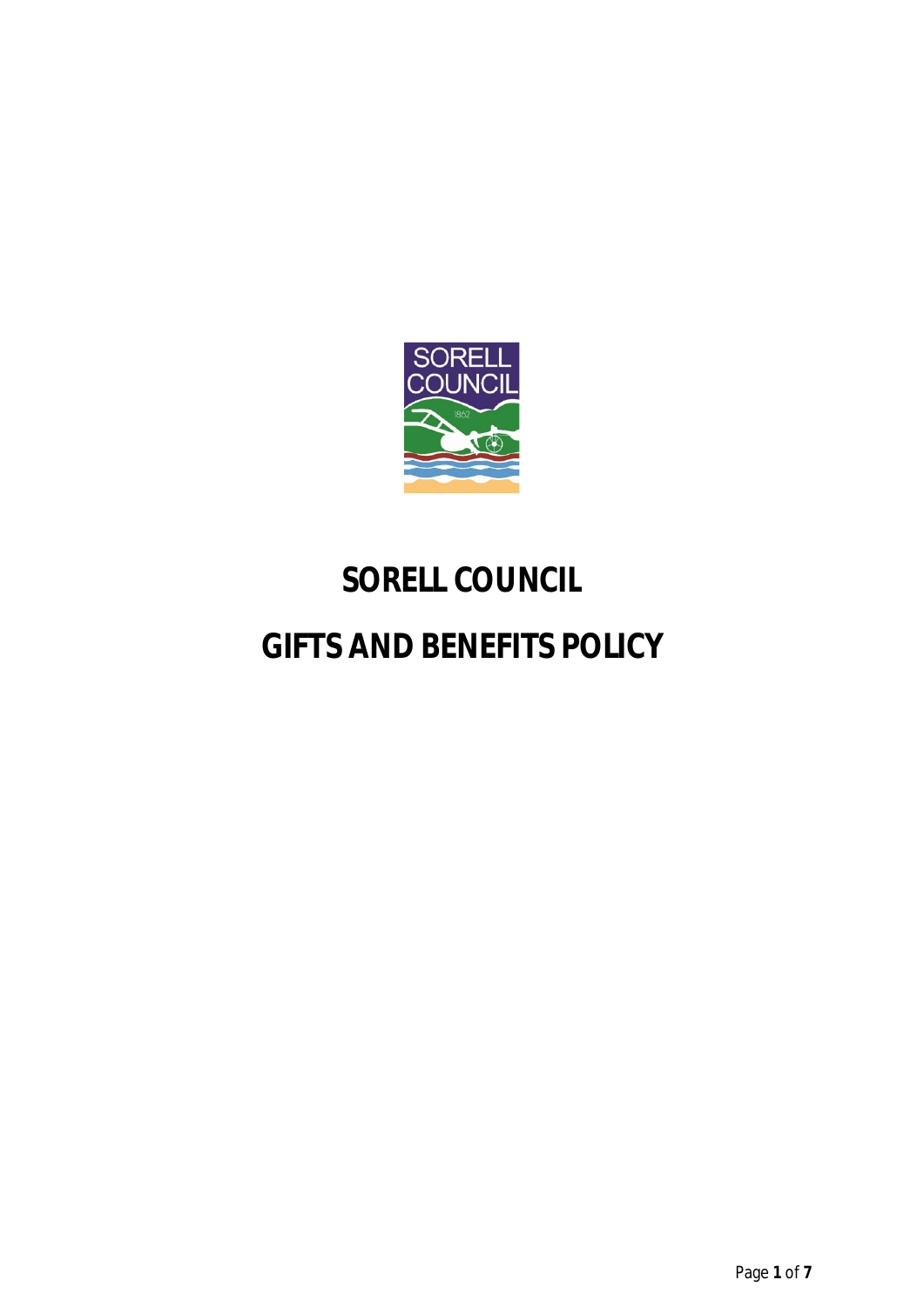| First issued/approved        | 19 February 2019           |
|------------------------------|----------------------------|
| Source of approval/authority | Council Resolution 19/2019 |
| Last reviewed                |                            |
| Next review date             | February 2023              |
| <b>Version number</b>        |                            |
| <b>Responsible Officer</b>   | <b>General Manager</b>     |

| Department responsible for policy<br>development | Governance                                                                 |
|--------------------------------------------------|----------------------------------------------------------------------------|
| <b>Related policies</b>                          | Code of Conduct<br><b>Local Government Act 1993</b>                        |
| <b>Publication of policy</b>                     | Policy to be made available on Councils website and at<br>Council Offices. |

#### **PURPOSE**

The purpose of this policy is to:

- Outline the obligations and responsibilities of Council's officials when dealing with offers of gifts or benefits; and
- Assist Council officials make appropriate judgements in relation to gifts and benefits and therefore avoid being placed in a situation where they may become vulnerable to undue influence or threaten community confidence in the fairness, impartiality and integrity of the Council.

# **SCOPE**

The policy applies to all gifts and benefits offered to or received by all Council officials in their role as officers of the Council.

Council officials are defined as Mayors, Councillors, Council staff (including staff engaged through an employment agency), Council committee members, volunteers and contractors.

# **LEGISLATION**

The particular legislation relevant to this policy is the Tasmanian *Local Government Act 1993.* Section 339A specifies penalties in relation to the misuse of office by councillors and employees; section 28E deals with the Code of Conduct for councillors and section 62 identifies the functions and powers of the general manager.

This policy should be read in conjunction with any other relevant State and Federal legislation.

# **APPLICATION**

In a private context gifts and benefits are usually unsolicited and meant to convey a feeling on behalf of the giver such as gratitude. There is ordinarily no expectation of repayment. Gifts given in a private context are not the focus of this policy.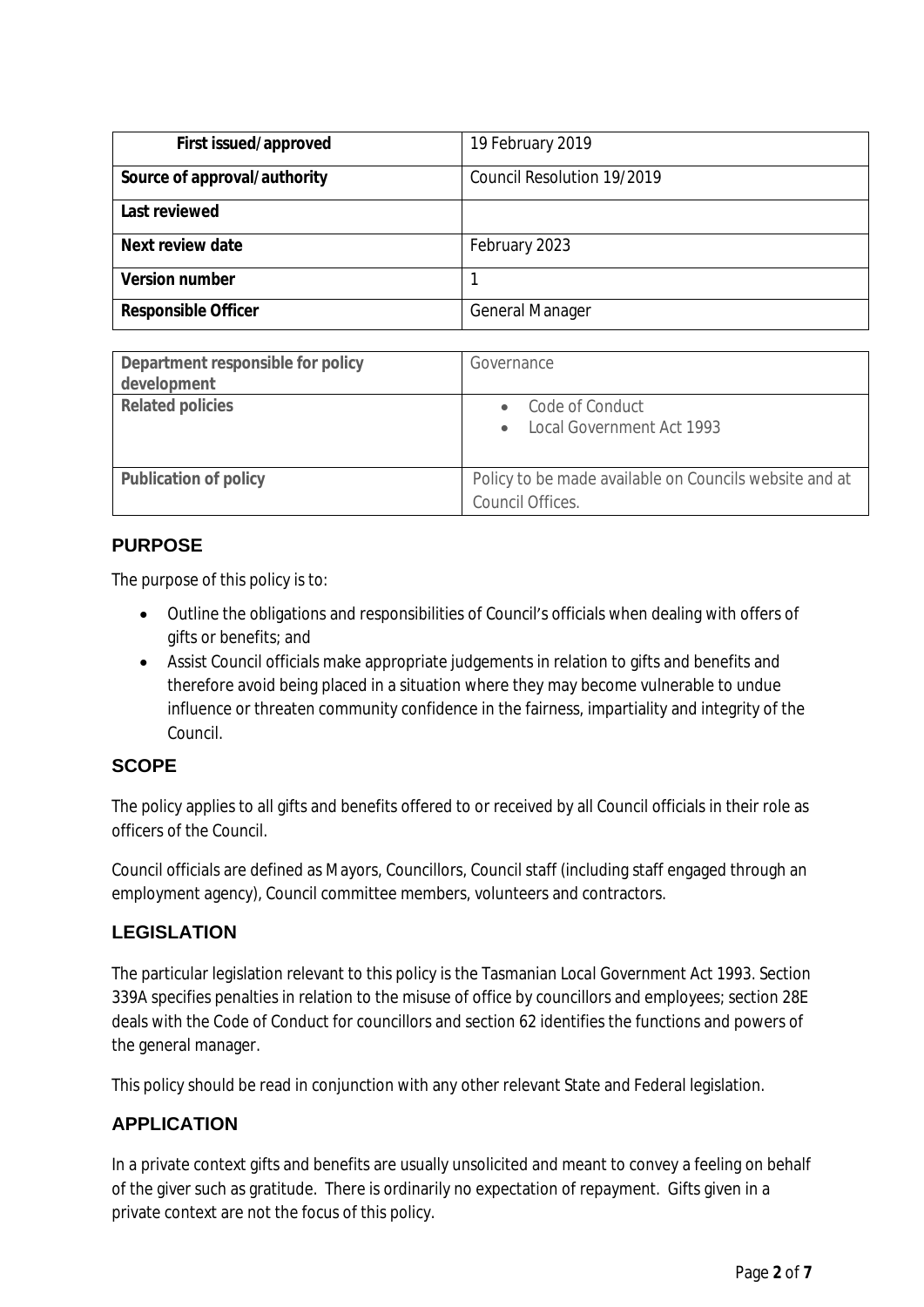Gifts and benefits may also be offered to individuals in the course of business relationships. Such gifts and benefits are often given for commercial purposes and serve to create a feeling of obligation in the receiver. Gifts and benefits given in the course of business relationships is the focus of this policy.

The policy is to be applied in conjunction with provisions in the Councils Code of Conduct and other relevant Council policies and procedures.

# **POLICY STATEMENT**

# **1. General**

Council officials at all times and in all circumstances must be seen to be fair, impartial and unbiased.

Council officials should actively discourage offers of gifts and benefits and must not solicit gifts or benefits.

Council officials must not take advantage of their official position to secure an unreasonable personal profit or advantage.

People doing business with the Council should be encouraged to understand that they do not need to give gifts or benefits to Council officials to get high quality service.

From time to time Council officials may be offered gifts or benefits. In some limited circumstances gifts and benefits may be accepted. Token gifts of nominal value may generally be received. Non – token gifts of significant value should not generally be accepted.

Council officials should at all times be aware of the wider situation in which an offer of a gift or benefit is being made. For example, Council officials should consider whether the donor is in or may be seeking to enter into a business relationship with Council or may be applying to Council in relation to the exercise of Councils functions.

Council officials must avoid situations that suggest that a person or body, through the provision of gifts or benefits is attempting to secure favourable treatment from Council.

When deciding whether to accept or decline a gift or benefit, consideration should be given to both the value of the gift or benefit and also the intent of the gift or benefit being offered.

# **2. Acceptable gifts and benefits**

Gifts or benefits of a token nature at or below nominal value may generally be accepted by Council officials without disclosing details to a supervisor, General Manager or Mayor and without recording the details of the gift or benefit on the Gifts and Benefits Declaration Form or Register (attachment 1 and 2).

That said, Council officials who receive more than the specified number of token gifts of a nominal value from the same person or organisation, in a specified period must disclose that fact in the gifts and benefits register.

If a Council official has any doubt if a gift or benefit is token or of nominal value they should discuss it with a supervisor, the General Manager or Mayor.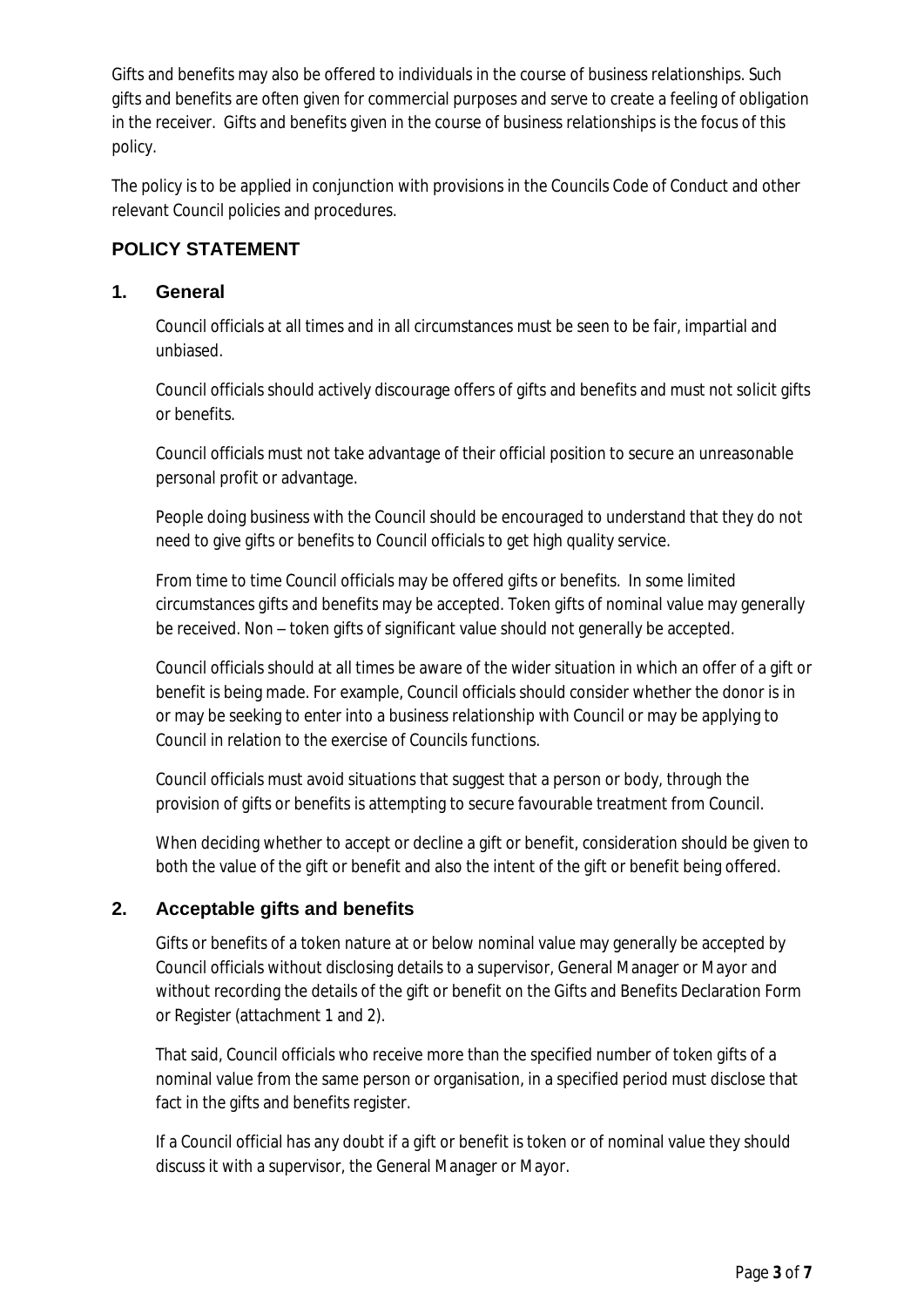# **2.1. Token gifts and benefits**

Gifts or benefits of a token nature do not create the appearance of a conflict or interest and include:

- o Items with a company logo on them, ties, scarves, coasters, diaries, chocolates, flowers;
- o Books given to individuals at functions, public occasions or in recognition of exceptional work done;
- o Gifts of single bottles of reasonably priced alcohol given to individuals at functions, public occasions or in recognition of exceptional work done;
- o Free or subsidised meals of a modest nature and/or beverages provided infrequently (and or reciprocally) that have been arranged for or in connection with the discussion of official business;
- o Free meals of a modest nature and or beverages provided to Council officials who formally represent Council at work related events such as training, education sessions and workshops; and
- o Invitations to approved social functions organised by groups such as Council Committees and community organisations.

#### **2.2. Nominal value**

For the purpose of this policy the current nominal value limit is identified in section 11.

# **3. Non acceptable gifts and benefits**

Accepting gifts of money is prohibited.

Council officials should generally not accept gifts or benefits that appear to be non-token in nature or more than of a nominal value.

If a gift or benefit of a non token nature or above nominal value is offered and cannot reasonably be refused (as this action may cause embarrassment), the offer and receipt of the gift or benefit must be declared via completion of 'A Gifts and Benefits Declaration Form' (at attachment 1) and the details must be recorded on the Council Gift Register (at attachment 2).

If a Council official refuses a gift or benefit because they believe that the gift was a deliberate attempt to receive "special treatment', then such instances are to be reported to a supervisor, the General Manager or Mayor.

#### **3.3. Non token gifts and benefits**

Gifts or benefits of a non token nature include:

- o Free or discounted travel
- o Use of holiday homes
- o Tickets to major sporting events
- o Corporate hospitality at a corporate facility or sporting venue
- o Free training excursions
- o Access to confidential information
- o Discounted products for personal use
- o Goods and services provided via a determination in a Will

At times a gift of a non token nature may be given from one authority to another. Such gifts are often provided to a host authority. These gifts may be given as an expression of gratitude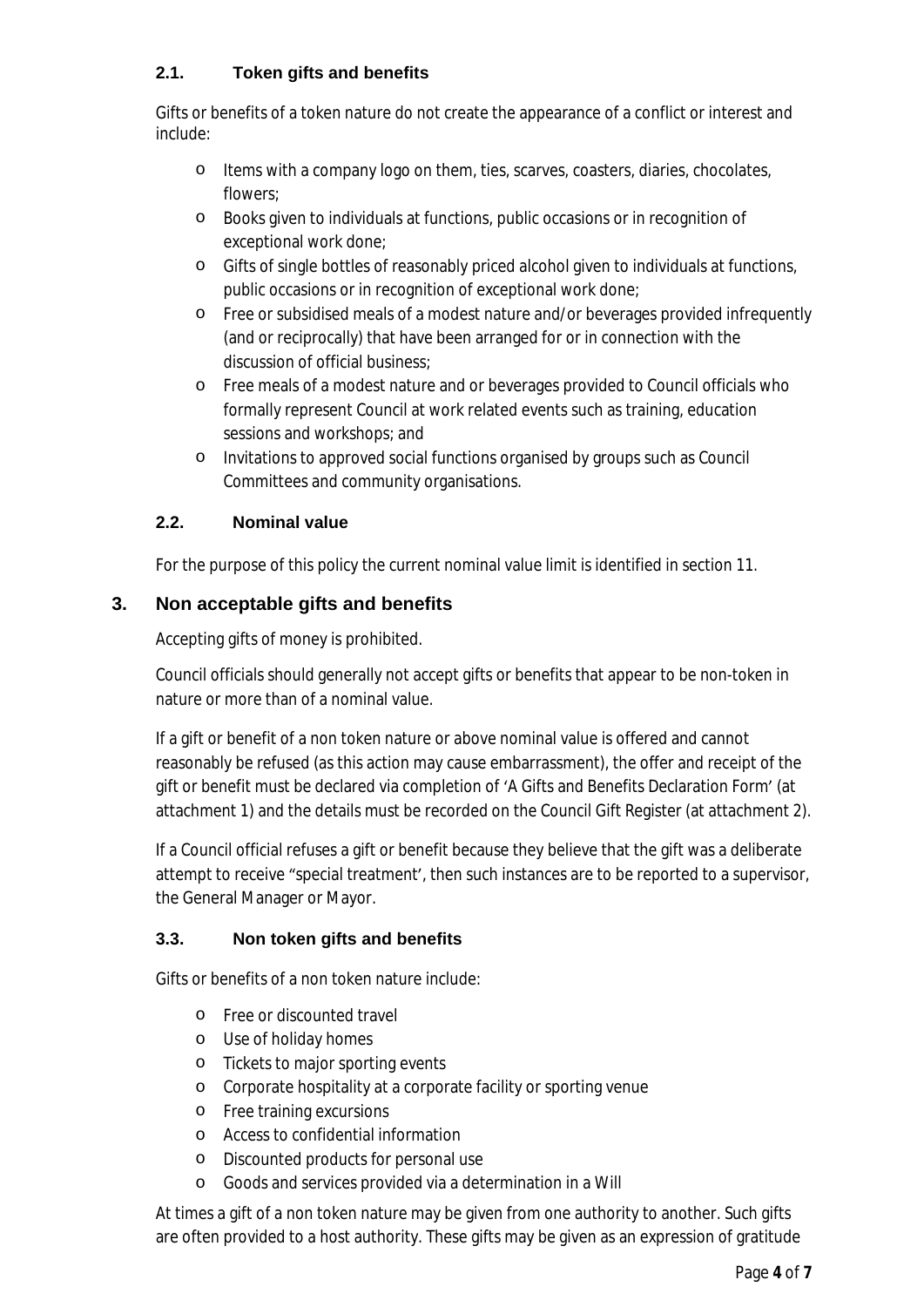without obligation on the receiver to respond. The gratitude usually extends to the work of several people in the authority and therefore the gift is considered to be for the authority, not a particular individual.

#### **3.4. Significant value**

For the purpose of this policy a gift or benefit with significant value has a value above the specified nominal value limit.

#### **4. Actual or perceived effect of the gift or benefit**

Accepting gifts where a reasonable person could consider that there may be influence applied as a result of accepting the gift or benefit is prohibited (gift of influence).

Where it is suspected that a gift or benefit has been offered for the purpose of influencing the behaviour of someone acting in their official capacity, the gift or benefit must be declined and the matter should be reported immediately to the relevant supervisor, General Manager or Mayor.

#### **5. Bribes**

Council officials must not offer or seek a bribe. A person offered a bribe should refuse it and report the incident as soon as possible to their supervisor, General Manager or the Mayor (in the case of Councillors). Council will take steps to report the matter to Police immediately.

Receiving a bribe is an offence under both the common law and Tasmanian Legislation.

#### **6. Family members**

Council officials must take all reasonable steps to ensure that immediate family members do not receive gifts or benefits of a non-token nature or gifts or benefits above the nominal value. Immediate family members include parents, spouses, children and siblings.

# **7. Records – Gifts and Benefits Registers**

Council officials, who receive more than the specified number of token gifts or benefits near the nominal value limit from the same person or organisation, (cumulative gift) must disclose that fact on the Gifts and Benefits Declaration Form and Register (attachment 1 and 2). The specified number is included in section 11.

If an official of the Council receives a non token gift or benefit in circumstances where it cannot reasonably be refused or returned, the receipt of the gift or benefit should be disclosed and the details recorded on a Gifts and Benefits Declaration Form (at attachment 1) and in the Gifts and Benefits Register (at attachment 2).

The Register will be available for public inspection.

The content of the Registers will be monitored by the General Manager on a regular basis, but at least annually.

# **Disposal of gifts**

A supervisor, General Manager or Mayor will determine whether a gift or benefit of a non token nature should be disposed.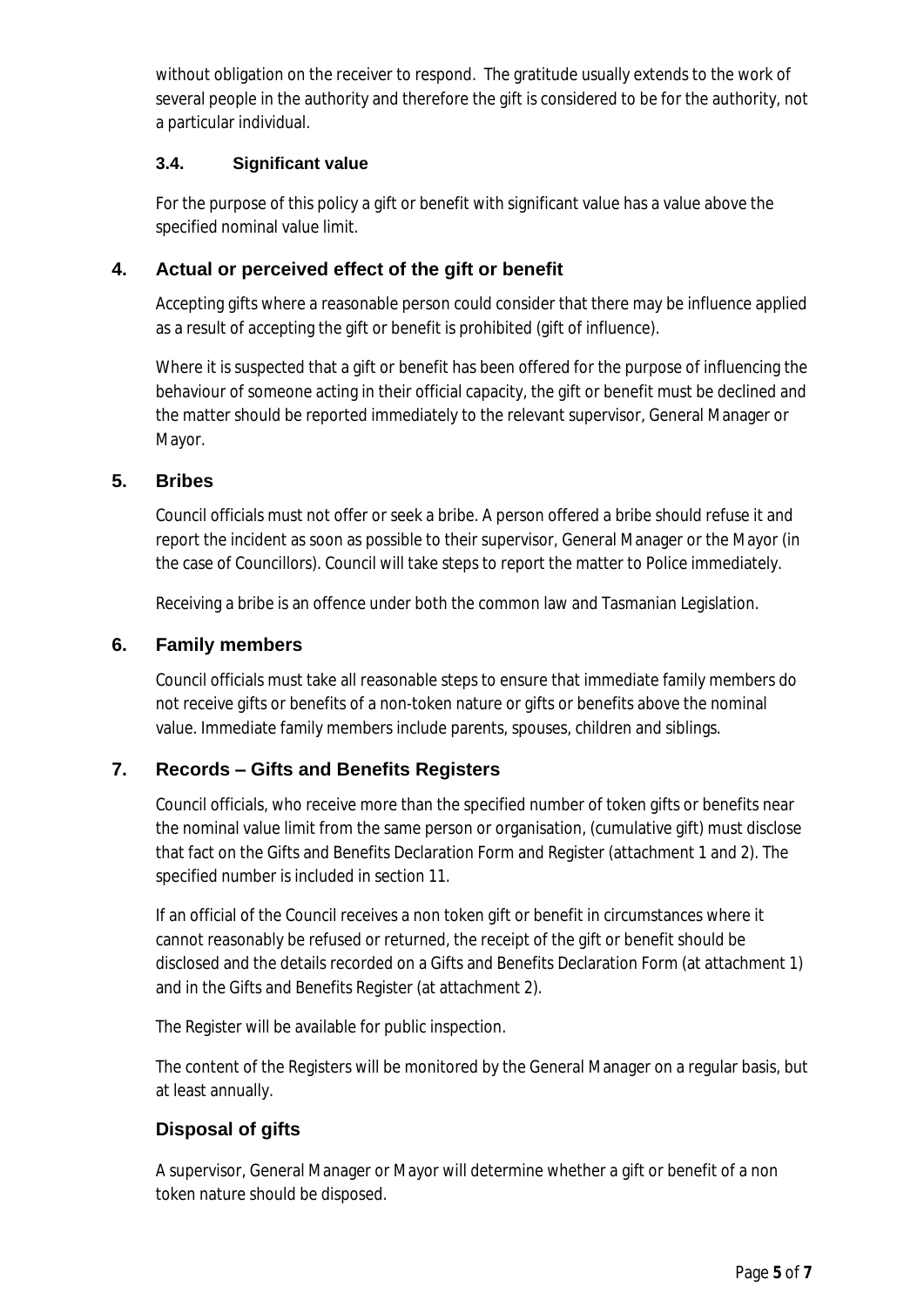There are options for the disposal of gifts that have been accepted because they could not reasonably be refused, but should not be retained by an individual. Examples of such circumstances where gifts or benefits may be received include:

- o Gifts accepted for protocol or other reasons, where returning it would be inappropriate;
- o Anonymous gifts (received through the mail or left without a return address);
- o A gift received in a public forum where attempts to refuse or return it would cause significant embarrassment; and
- o A gift or benefit of significant value provided to a Council official through a Will, where the relationship between the giver and recipient was essentially a council related business relationship.

Options for disposal include:

- o Surrendering the gift to Council for retention;
- o Distributing the gift or benefit amongst a selection of Council's officials where a reasonable person would agree that the allocation was appropriate, (public perception); and
- o Donating the gift to an appropriate charity.

# **8. Breaches of Policy**

All Council officials are obliged to comply with this policy and sanctions may be applied if the policy is breached.

Any person may report an alleged breach of this policy by an official of the Council to the General Manager or Mayor as appropriate who shall investigate any report received and take such action as is considered necessary.

If this policy has been breached, such action may include counselling, censure motions, disciplinary action (including termination of employment), the laying of charges and the taking of civil action

# **9. Review process and endorsement**

This policy, including the amounts and frequencies specified, may be varied by resolution of the Council. When varied, the amounts and frequencies that apply to the policy must be updated and included in section 11.

This policy should be reviewed as required, but at least every four years following the conduct of Local Government elections.

# **10. Detail of amounts and frequencies specified in the policy**

For the purpose of this policy the current nominal value limit is (\$150.00).

Council officials who receive more than (three) nominal gifts of a token nature from the same person or organisation, in a six-month period must disclose that fact in the gifts and benefits register.

# **11. Definitions**

**Council official** – Mayors, Councillors, Council staff (including staff engaged through an employment agency), Council Committee members, volunteers and contractors